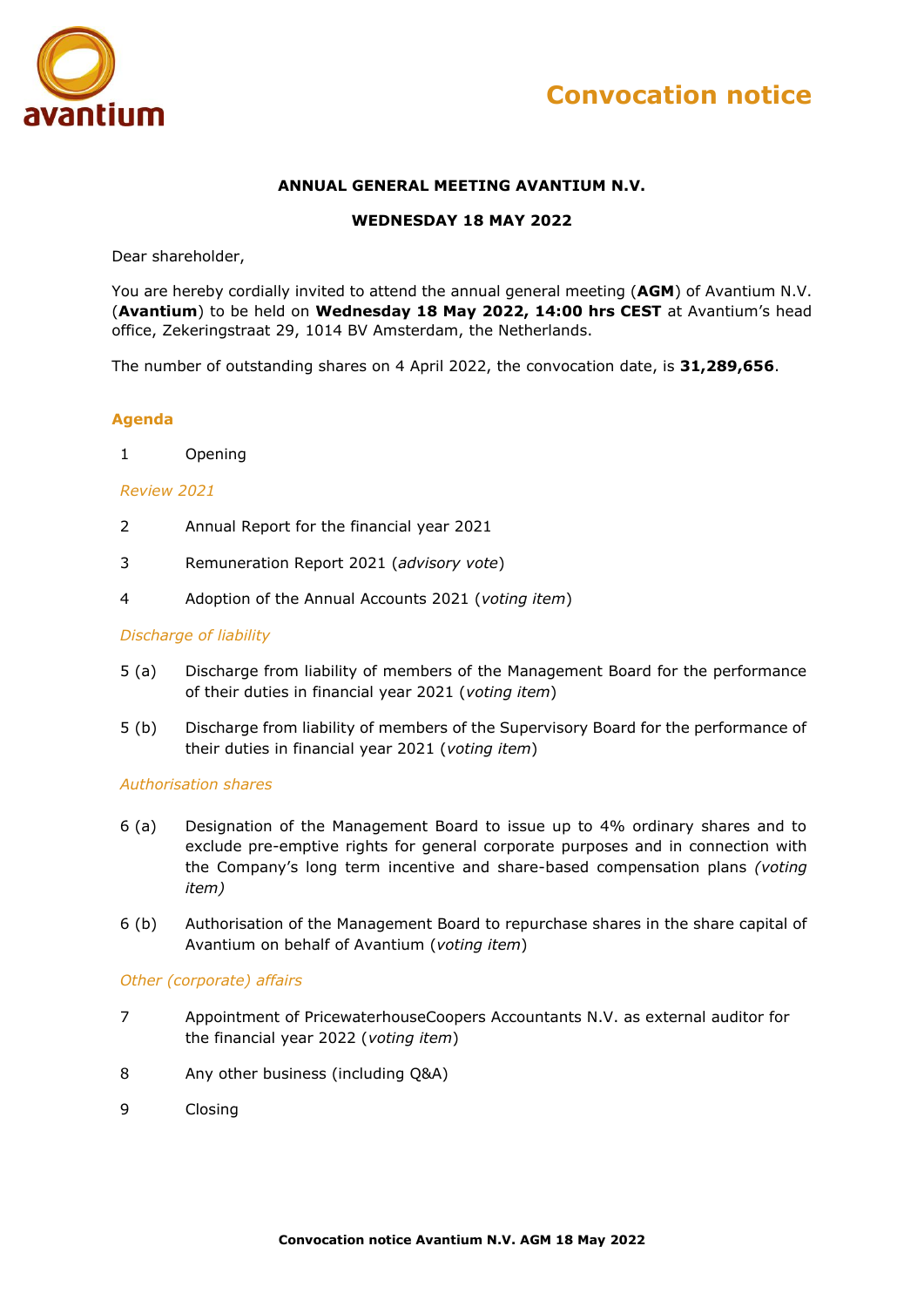

### **Procedure for attending the Meeting and voting**

#### **Venue of the meeting**

Shareholders are invited to participate in the annual general meeting 2022 in person. The venue of the meeting is Avantium's head office, Zekeringstraat 29, 1014 BV Amsterdam, the Netherlands.

The Management Board and the Supervisory Board reserve the right to take measures when this is deemed necessary with regard to developments regarding COVID-19 or otherwise. In such case, the Management Board and the Supervisory Board will inform the shareholders on the website.

#### **Meeting documents**

The agenda with explanatory notes, as well as the other meeting documents including the Annual Accounts 2021 and the Remuneration Report 2021, are available on the Avantium website: [https://www.avantium.com/corporate-governance/#shareholders-meeting.](https://www.avantium.com/corporate-governance/#shareholders-meeting)

#### **Eligibility to participate**

Shareholders of the Company (**Shareholders**) may participate in the meeting when they:

- 1. are registered in one of the following sub-registers designated by the Management Board on Wednesday 20 April 2022, after processing of all settlements of that date (**Record Date**):
	- (i) for holders of book-entry shares: the registers administered by the intermediaries, as referred to in the Securities Giro Act *(Wet giraal effectenverkeer*);
	- (ii) for holders of registered shares: Avantium's register of shareholders (as referred to in article 5 of Avantium's articles of association).

The Shareholders who have submitted their application/registration to attend this meeting in accordance with the procedure as set out below, will be considered as having the right to attend, participate and cast their vote at the AGM.

and

2. have registered for their participation in the meeting as per the below registration procedure by no later than Wednesday 11 May 2022.

#### **Registration for attending the Meeting**

Shareholders who either in person or by proxy wish to attend the Meeting, should register for the Meeting between Wednesday 20 April 2022 after 18:00 hrs CEST and Wednesday 11 May 2022, 17:30 hrs CEST. Shareholders can register via the ING EVO Platform: [https://evote.ingwb.com,](https://evote.ingwb.com/) or via their intermediary where their shares are administered.

The intermediaries must provide ING Bank N.V. no later than Wednesday 11 May 2022, 17:30 hrs CEST with an electronic statement that includes the number of shares held by the relevant Shareholder on the Record Date and the number of shares which have been applied for registration. Upon registration, ING will issue a registration certificate for each Shareholder via the relevant intermediaries that serves as admission ticket for the Meeting.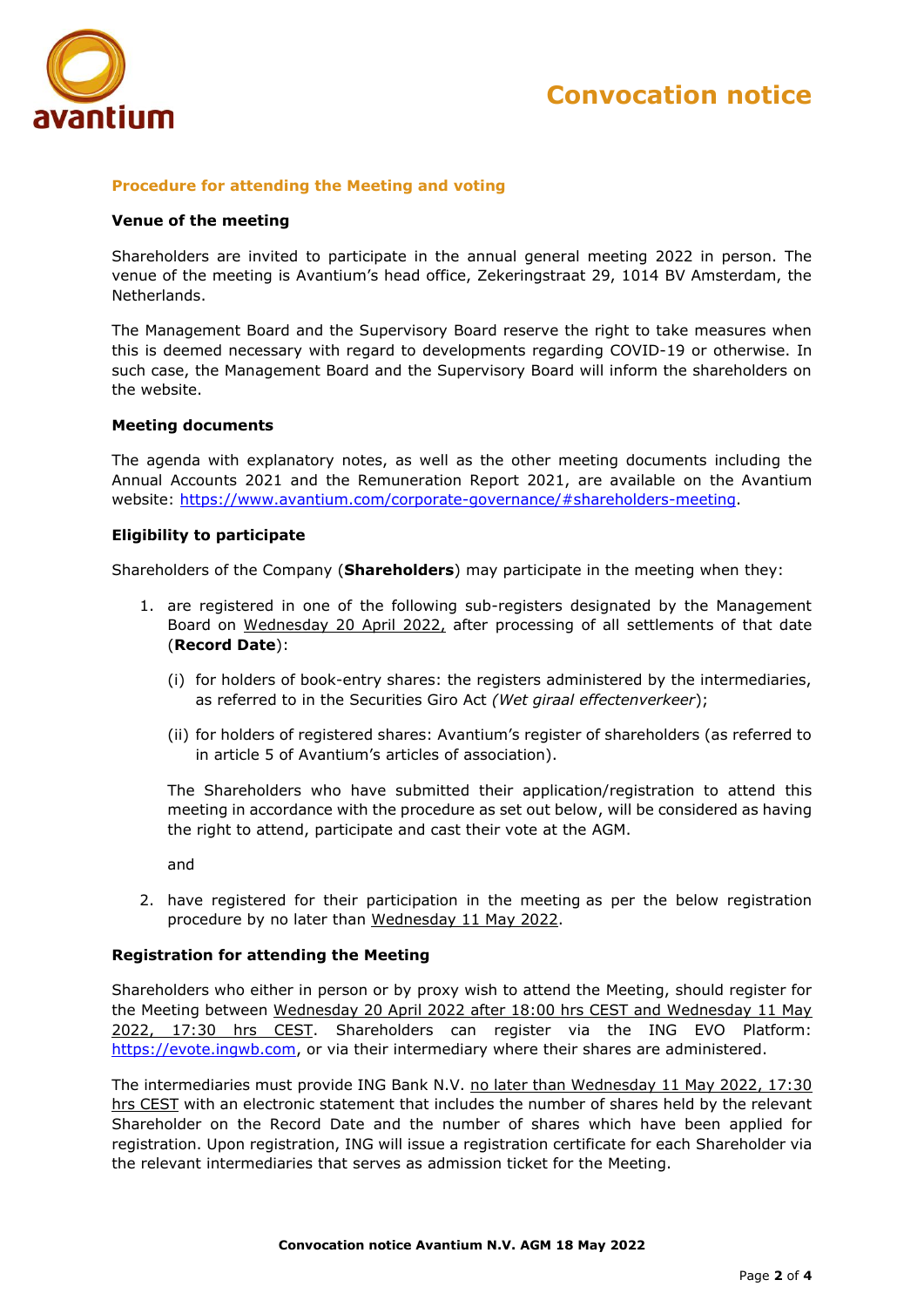

Holders of registered shares who wish to attend the Meeting or exercise their voting rights at the Meeting by written or electronic proxy may apply in writing until Wednesday 11 May 2022, before 17:30 hrs CEST to ING Bank N.V. at the address mentioned below confirming that the number of shares registered in the relevant shareholders' name were and shall continue to be registered in their name up to and including the Record Date. The acknowledgement of receipt provided is to be used as an admission card for the Meeting and must be produced at the registration desk upon arrival at the venue at the day of the Meeting.

# **Voting instructions and voting by proxy**

Shareholders registered in accordance with the procedure stated above, who wish to have themselves represented at the Meeting may give voting instructions electronically via the ING EVO platform: [https://evote.ingwb.com](https://evote.ingwb.com/) available from Wednesday 20 April 2022 after 18:00 hrs CEST and Wednesday 11 May 2022, 17:30 hrs CEST. Shareholders registered in accordance with the procedure stated above, who wish to have themselves represented at the Meeting by another person may for that purpose also use a physical form of power of attorney which can be found on Avantium's website, [https://www.avantium.com/corporate](https://www.avantium.com/corporate-governance/#shareholders-meeting)[governance/#shareholders-meeting,](https://www.avantium.com/corporate-governance/#shareholders-meeting) and also attached as **Annex I** hereto. The duly completed and executed power of attorney must be received by ING Bank N.V. Issuer Services, location TRC 02.039, Foppingadreef 7, 1102 BD Amsterdam, the Netherlands (e-mail: iss.pas@ing.nl) no later than Wednesday 11 May 2022, 17.30 CEST.

# **Admission to the Meeting**

Registration for admission to the Meeting will take place on the day of the Meeting from 13.30 hrs CEST until the start of the Meeting at 14.00 hrs CEST. After this time, registration for admission is no longer possible. Persons entitled to attend the Meeting must present a valid administration ticket for the Meeting and may be asked for identification prior to being admitted and are therefore requested to carry a valid identity document.

Amsterdam, 4 April 2022

On behalf of the Management Board of Avantium N.V.

Tom van Aken aan die steun van Aken besteen besteen besteen besteen besteen besteen besteen besteen besteen be

Chief Executive Officer Chief Financial Officer